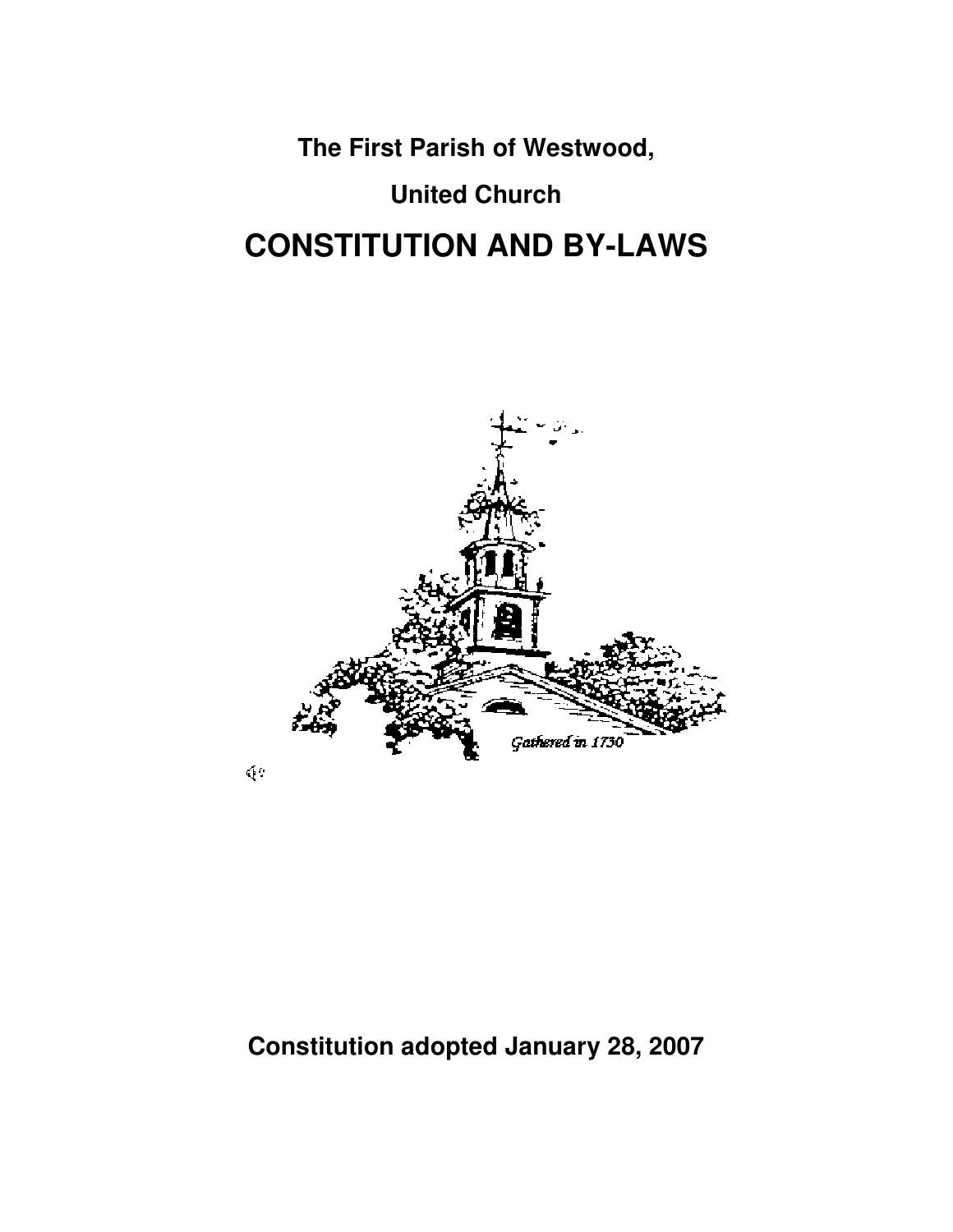#### **The First Parish of Westwood, United Church**

#### **Westwood, Massachusetts**

### **CONSTITUTION**

### **ARTICLE I: NAME**

**Section 1 Name** The name of this Church shall be The First Parish of Westwood, United Church.

### **ARTICLE II: OBJECT AND AFFILIATIONS**

**Section 1. Covenant** 

The First Parish of Westwood, United Church, shall exist under the following covenant: "*In the love of truth and in the spirit of Jesus, we unite for the worship of God and to God's service. We are united in striving to know the will of God as taught in the Holy Scriptures, and in our purpose to walk in the ways of the Lord, made know or to be made known to us. We hold it to be the mission of the Church of Christ to proclaim the gospel to all mankind, exalting the worship of the one true God, and laboring for the progress of knowledge, the promotion of justice, the reign of peace and the realization of human brotherhood. Depending, as did our fathers and mothers, upon the continued guidance of the Holy Spirit to lead us into all truth, we work and pray for the transformation of the world into the Kingdom of God; and we look with faith for the triumph of righteousness and the life everlasting."* 

**Section 2. Denominational affiliations**  This Church shall maintain membership in the United Church of Christ and the Unitarian-Universalist Association by contributions to and participation in the activities of these associations.

**Section 3. Obligations of Membership**  Members are expected to be willing and faithful in the performance of the duties essential to the Christian life, to attend the services of the Church, to support the Church financially and to share in the Church's work and its ministries.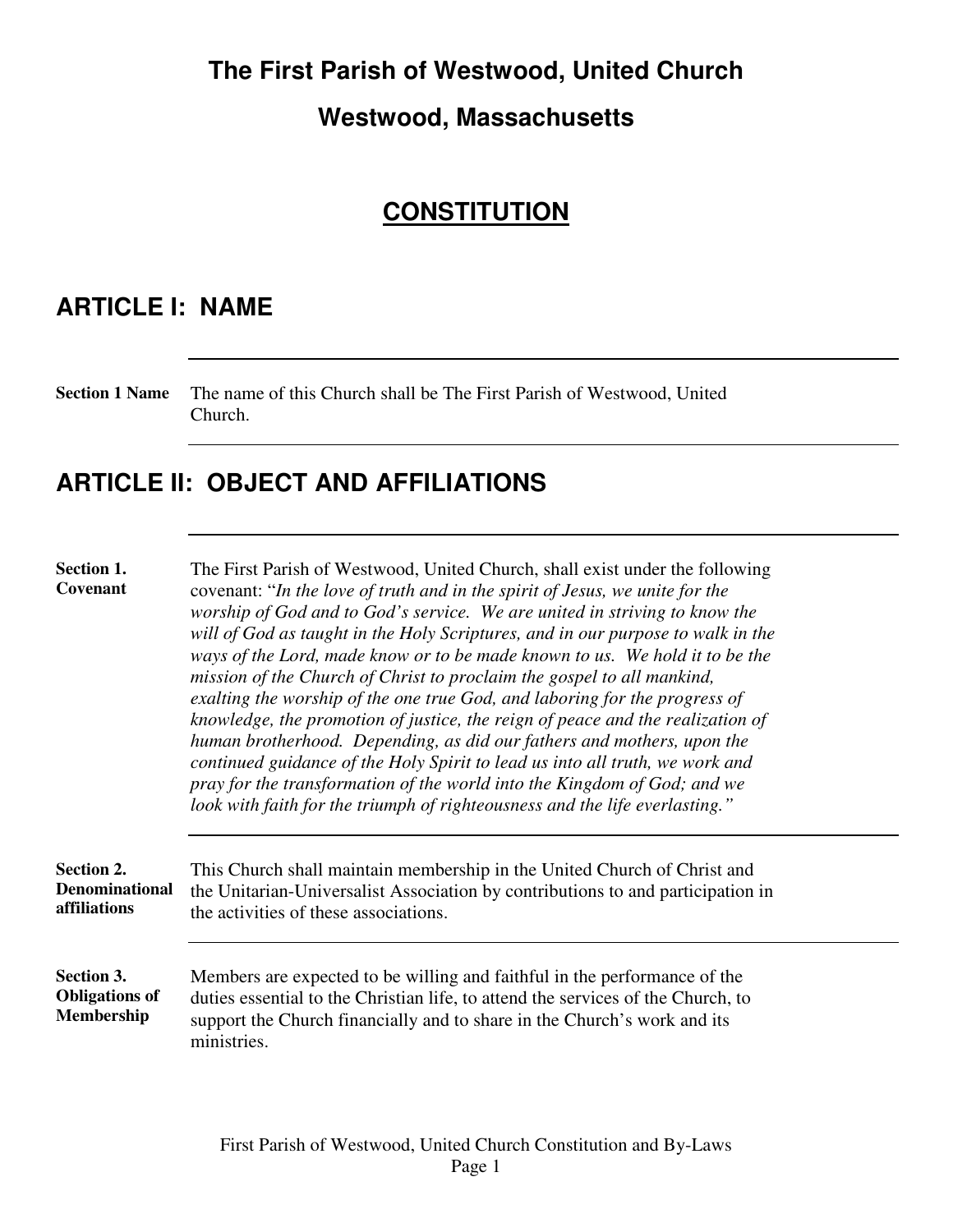**Section 1. Real Property**  Real property shall include all real estate (land and buildings), equipment, and other physical assets with a current value in excess of \$2500. No real property in which The First Parish of Westwood, United Church has an interest shall be sold, mortgaged, or otherwise disposed of unless such sale, mortgage or other disposition has been authorized by the affirmative vote of not less than two-thirds of those members of the Parish present and voting at a meeting duly called for this purpose. The Treasurer of the Church shall have the authority to execute and deliver on behalf of the Church all deeds, notes, mortgages and other documents necessary for any sale, mortgage or other disposition duly voted as aforesaid.

**Section 2. Financial** 

**Property** 

Financial Property shall consist of all the financial assets of the Church, including cash and financial obligations like money market funds, bond funds, mutual funds, stocks, etc. Financial property may be sold, traded or liquidated within the context of the Church's Investment Policy as may be approved by the Ministry of Stewardship, Finance and Operations.

## **ARTICLE IV: MEMBERSHIP**

**Section 1. Members**  The Church Administrator under the direction of the Ministry of Stewardship, Finance and Operations shall maintain the list of all persons in full and legal membership of the First Parish of Westwood, United Church.

There shall be these classes of members:

- a. Members –These members consider First Parish to be their Church, they participate in Church activities to the best of their abilities and health, and they share in the financial obligations of the Church. These members may live away from First Parish for much of the year. The Members living away consider First Parish to be their Church and have ties to the Church through family and friends. Youth members no longer living locally with their parents, or members who have moved away yet wish to remain affiliated with First Parish are still members. Members vote at Church meetings.
- b. Honorary Members These members are recommended by the Ministry of Worship or the Church Council in recognition of outstanding service or loyalty to the Church and are approved by a vote of the Members of the Church at a Church Meeting.

Those persons who no longer participate in nor actively support the Church or otherwise cease meeting the criteria for Church membership will be designated Inactive Status. Persons of Inactive Status are

First Parish of Westwood, United Church Constitution and By-Laws Page 2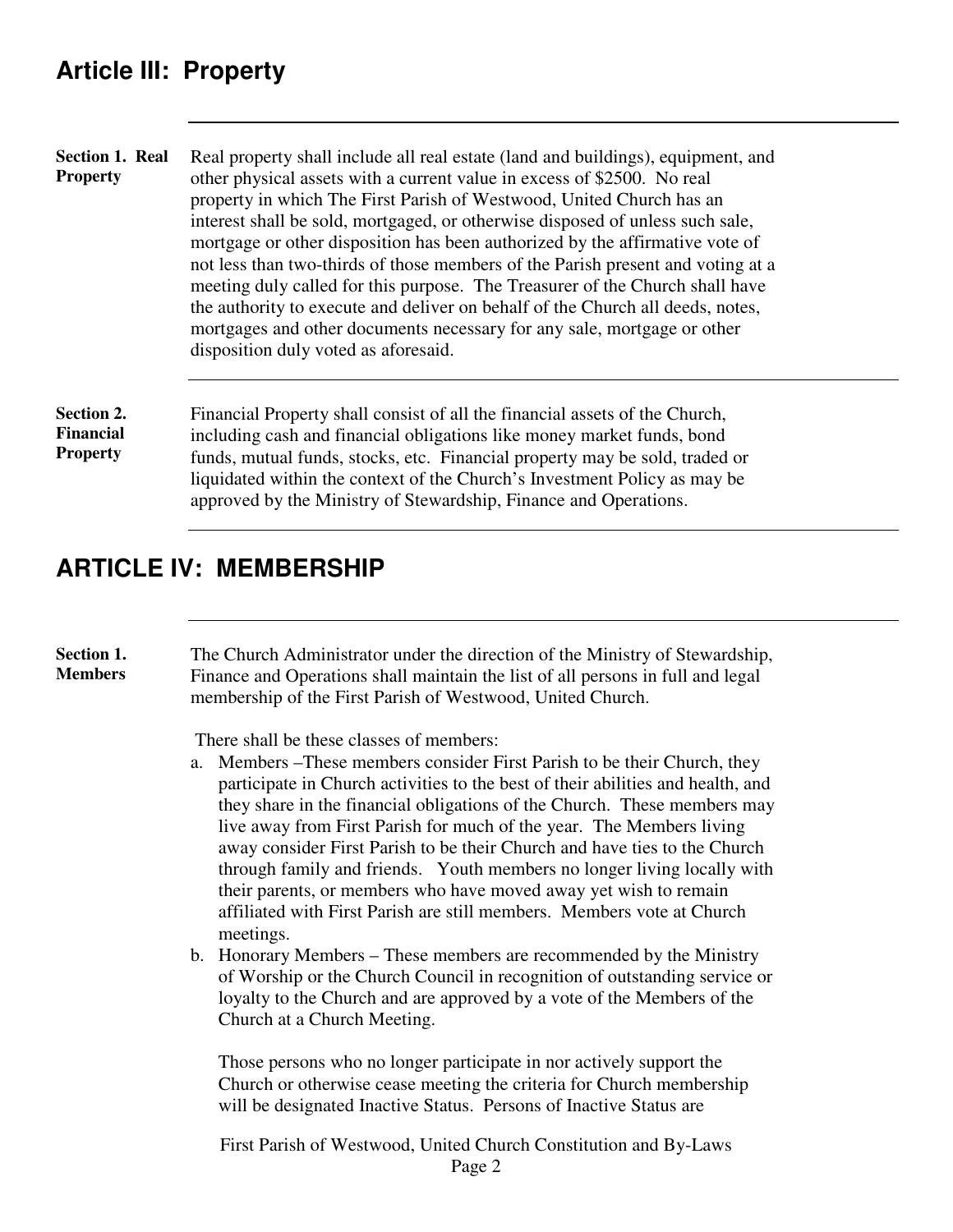ineligible to vote at Church meetings. They have been communicated with and made inactive either voluntarily or as a result of action by the Ministry of Stewardship, Finance and Operations as further provided below. It is the intention that the Inactive status is temporary, pending a decision to move them to Members or make them non-members. The names of Members and dates of joining are to be recorded in the register of membership along with membership history. **Section 2. New Members**  Any persons in sympathy with the principles and purposes of this Church, after a minimum of six months involvement in the life of the Church and after consultation with the Pastor and representatives of the Ministry of Discipleship and Education may become a Member of this Church by agreeing to the covenant at a regular service of worship and by signing the Parish register. **Section 3. Termination and transfer of membership**  a. The Church Administrator shall remove names of deceased members from the membership register, with notification to the Ministry of Stewardship, Finance and Operations. b. Any member may terminate their membership, or change their status, by written notice to that effect filed with the Church Administrator. The Administrator shall notify the Ministry of Stewardship, Finance and Operations that the member's name is being removed from the register or reclassified. c. Any member in good and regular standing who desires a letter of transfer and recommendation to another church may receive it upon written application filed with the Church Administrator. The Administrator shall notify the Ministry of Stewardship, Finance and Operations that a member has transferred their membership to another church. d. The Pastor and Ministry of Stewardship, Finance and Operations shall, at least every three years, review the list of Members and persons of Inactive Status and, after kindly efforts to make such action unnecessary, shall terminate the membership or change the status of persons not fulfilling the obligations of membership.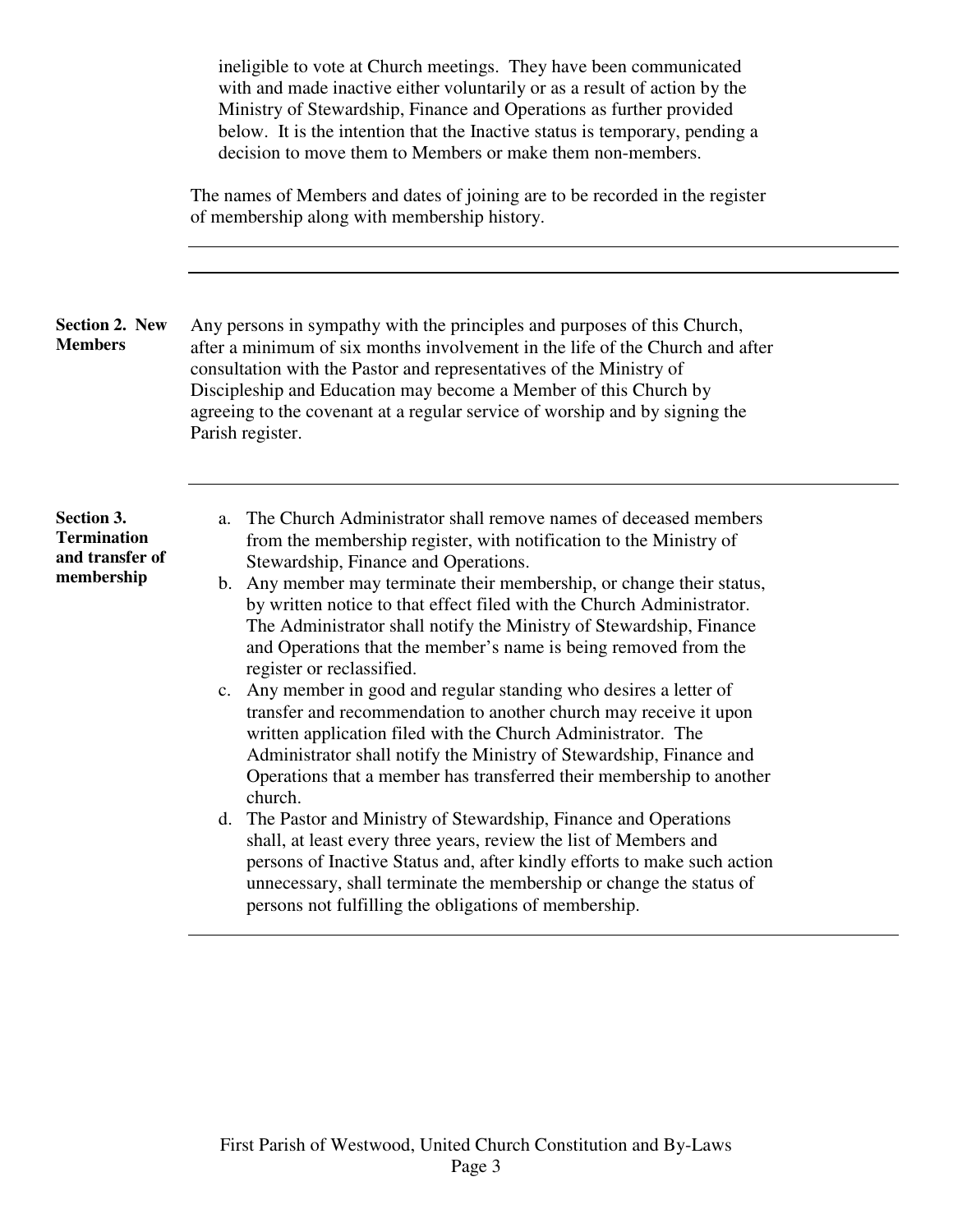## **ARTICLE V: OFFICERS, CHURCH COUNCIL, AND MINISTRIES**

**Section 1. Officers**  The Church officers shall be a Moderator, a Clerk, and a Treasurer elected at the Annual Meeting to serve for a term of one year. There may also be elected annually an Assistant Treasurer, a Collector, and an Assistant Collector. In no event shall these officers hold the same office for more than five consecutive years. Positions may be shared between two people, i.e. co-Moderator, co-Treasurer, etc.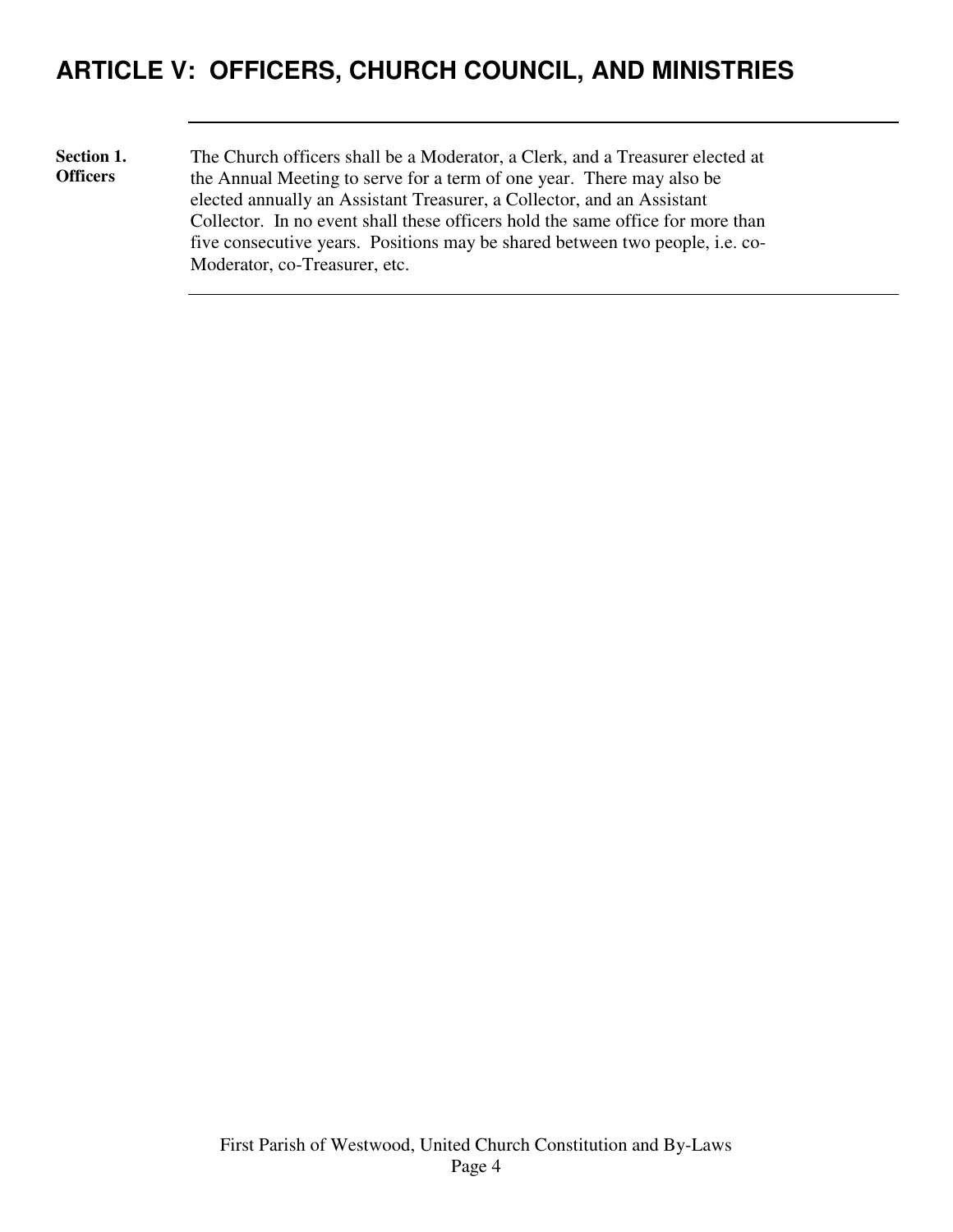#### **Section 2. Church Council and Ministries**

- a. The following Church Council and Ministries shall be duly organized:
	- i. Church Council
	- ii. Communication Committee
	- iii. Ministry of Worship
	- iv. Ministry of Stewardship, Finance and Operations
	- v. Ministry of Mission and Service
	- vi. Ministry of Discipleship and Education
	- vii. Ministry of Spiritual Life and Fellowship
	- viii. Pastor-Parish Relations Committee
	- ix. Nominating Committee
- b. Ministry and Committee Membership –All members of the Church Council shall be Members of the Church. A majority of members of the Ministries listed above shall be Members of the Church. Except where approved by the Church Council, no member of any Ministry may be elected for more than two consecutive terms, or for longer than seven consecutive years, except that members of the Church Council may serve beyond such terms by virtue of their roles on various Church Ministries and Committees
- c. Church Council The Church Council shall consist of the Moderator, Clerk, the Treasurer, the Pastor, three members at large (to be elected at the Annual Meeting to serve for a term of three years, such terms to be staggered) the Chairperson or a delegate from the Ministries of Worship; Stewardship, Finance and Operations; Mission and Service; Discipleship and Education; and Spiritual Life and Fellowship. The Church Council may vote to also include a delegate from the Senior High Youth Fellowship as a voting member. Any shared positions on the Church Council shall be eligible for only one vote.
- d. Communication Committee The Communication Committee shall consist of the Moderator, the Pastor, the Church Administrator and the Chairpersons or a delegate from the Ministries of Worship; Stewardship, Finance and Operations; Mission and Service; Discipleship and Education; and Spiritual Life and Fellowship. The Moderator shall be the Chairperson of the Communication Committee.
- e. Ministries of Worship; Stewardship, Finance and Operations; Mission and Service; Discipleship and Education; and Spiritual Life and Fellowship shall consist of 6 members 2 to be elected at each Annual meeting to serve for a three-year term.
- f. Ad-Hoc Committees shall be formed by the Church Council or as subcommittees of any Ministry or Committee as needed to deal with specific issues of the Church, a Ministry, or a Committee.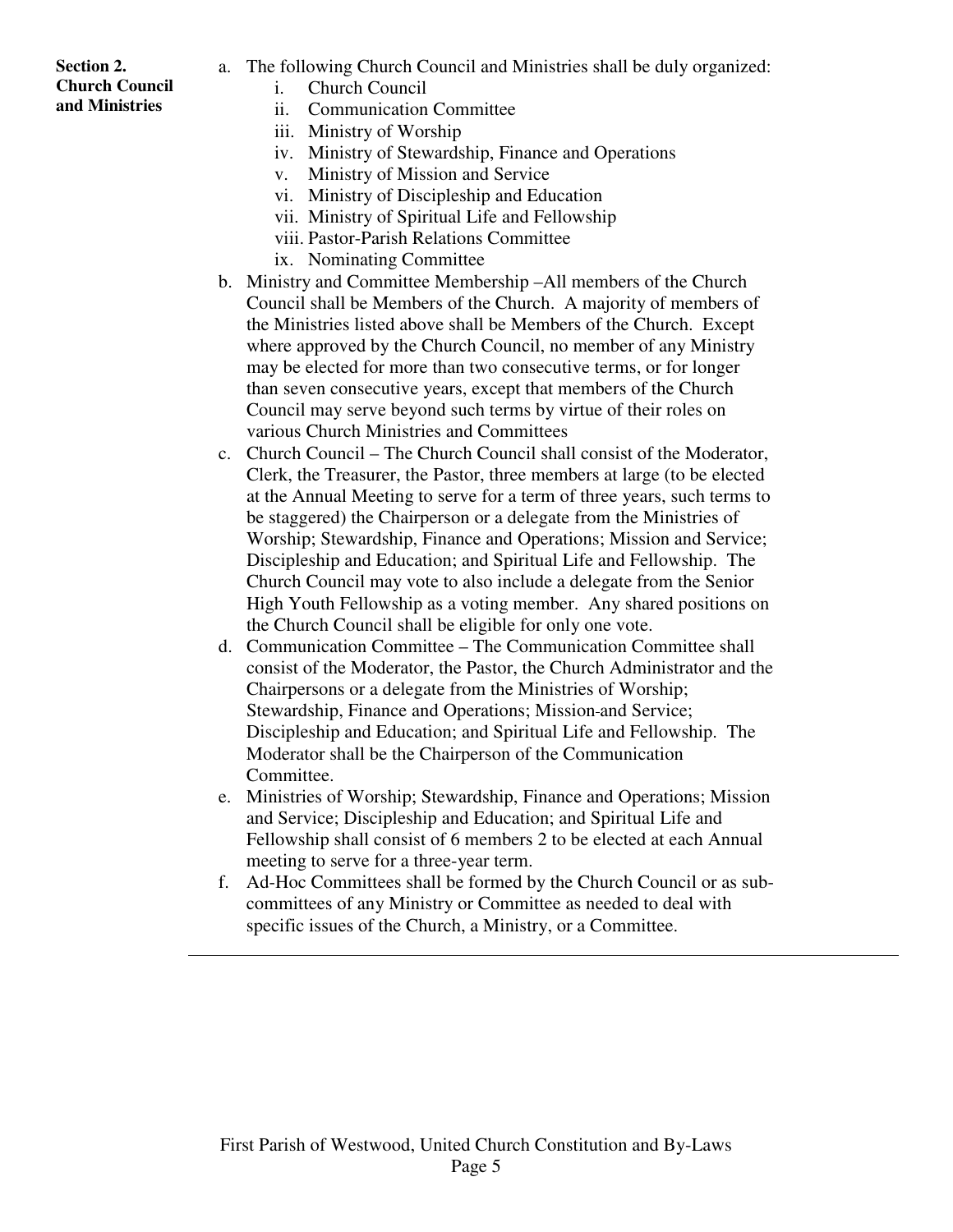**Section 3. Responsibilities of Ministries Committees, and Teams** 

- a. Each Ministry, Committee, or Team of the Church shall have a defined responsibility and shall endeavor, within the context of the Mission, Vision and Plan of First Parish, to discharge its responsibility effectively.
- b. Where practical, terms of membership on Ministries and Committees shall be staggered to provide continuity.
- c. Each Ministry, Committee, and Team should contribute positively to the Church's Strategic and Operating Plans and develop its own yearly plans.
- d. Unless otherwise appointed by the Church Council or Nominating Committee, each Ministry, Committee, and Team with the exception of the Communication Committee, shall elect its own Chairperson, who shall be a Member of the Church.
- e. Ministries, Committees, and Teams shall discharge their duties under the authority of the Constitution and By-Laws, under the Church Council, or under the auspices of the Ministry or Committee which appointed them. Team decisions and recommendations shall be communicated to, reviewed by and ultimately approved by the Committee or Ministry that appointed them.
- f. The Ministries and Committees listed above shall meet when necessary, but not less than five times per year.
- g. A simple majority vote shall be used for deciding all matters.
- h. Ministries and Committees shall keep timely and accurate records and shall communicate appropriately with the Communications Committee and relevant Church staff.
- i. Each Ministry, Committee and Team shall submit a written annual report for review at the Annual Meeting. Team reports can be incorporated into the report of the appropriate Ministry.
- j. In general, committee meetings are open to observation by all Members of the Church. Voice in meetings from non-Ministry and Committee members is at the discretion of the Chair, but vote is not permitted. The Chair of a committee may declare certain meetings, or portions thereof to be closed.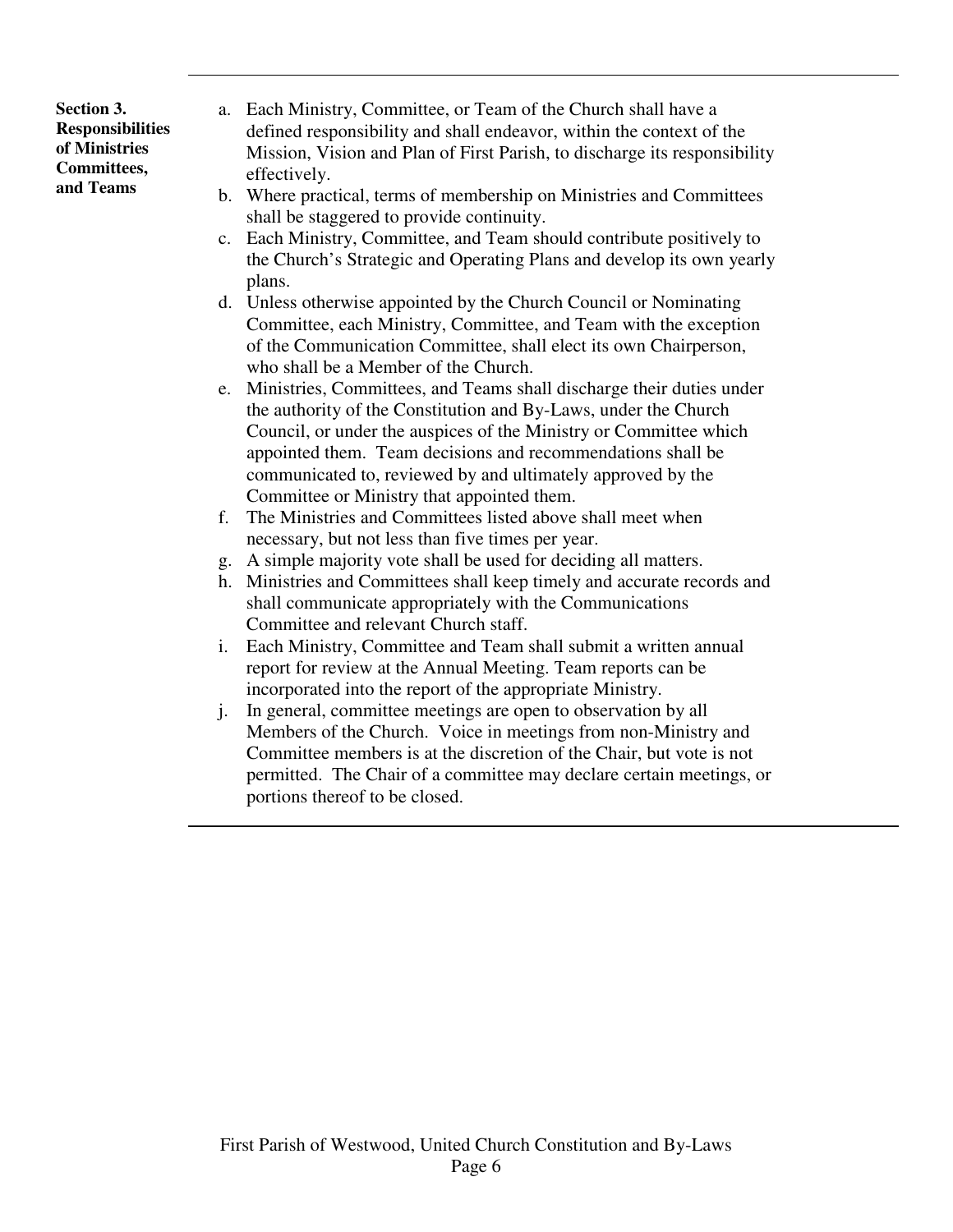## **ARTICLE VI: OTHER COMMITTIEES**

| <b>Section 1:</b><br><b>Other</b><br><b>Committees</b>                | The Church Council, Ministries and Committees may establish other<br>committees, sub-committees or teams to meet the needs of the Church. Such<br>committees, sub-committees and teams shall meet as needed and be<br>responsible to the Church Council or the Ministry or Committee that<br>established it. |
|-----------------------------------------------------------------------|--------------------------------------------------------------------------------------------------------------------------------------------------------------------------------------------------------------------------------------------------------------------------------------------------------------|
| Section 2.<br><b>Nominating</b><br>committee                          | The Nominating Committee shall consist of the Pastor and 2 Church<br>Members who shall be elected at the Annual Meeting to serve for staggered<br>terms of two years from the adjournment of the meeting at which they were<br>elected.                                                                      |
| Section 3.<br><b>Pastoral</b><br><b>Relations</b><br><b>Committee</b> | The Pastor-Parish Relations Committee shall consist of 4 to 6 Members, half<br>of whom shall be appointed by the Pastor and half by the Church Council.<br>The Moderator shall be an ex-officio member of this Committee.                                                                                    |

## **ARTICLE VII: AUDITORS**

**Section 1. Auditors**  The Church shall have two auditors who shall be elected at the Annual Meeting of the Church for a term of one year from the adjournment of the meeting at which they are elected.

### **Article VIII: MEETINGS**

**Section 1. Annual meeting** 

The Annual Meeting of this Church shall be held during the month of January, on a date to be determined by the Church Council for the purpose of electing officers, board and committee members, approving the budget and to transact such business as may properly come before the Church Membership. Church meetings are open. Members may vote. Other persons may observe the meeting and may be permitted to speak at the discretion of the Moderator.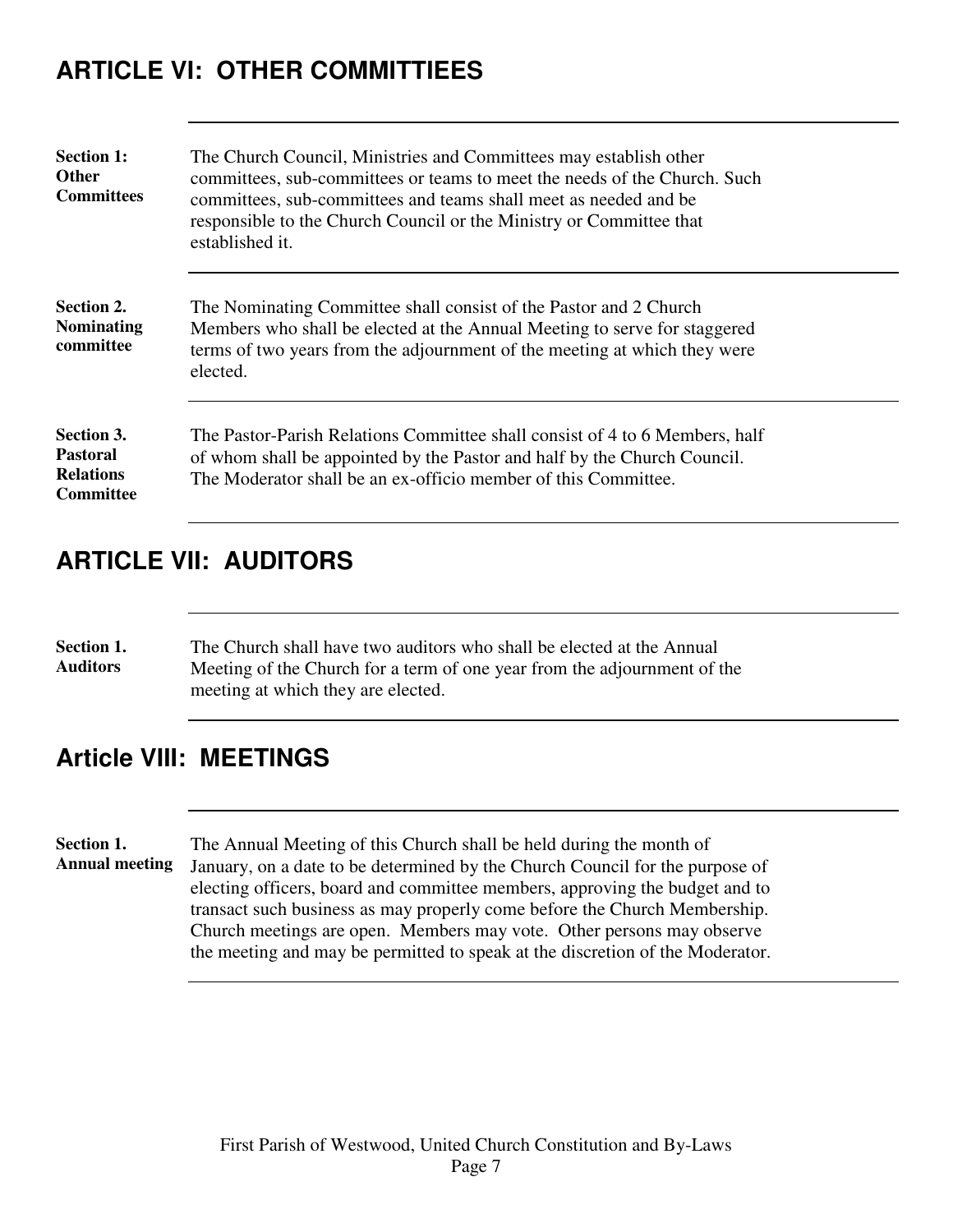| Section 2.<br><b>Special</b><br><b>Meetings</b> | Special meetings may be called by the Clerk on authority of the Church<br>Council or upon written request of fifteen members.                      |
|-------------------------------------------------|----------------------------------------------------------------------------------------------------------------------------------------------------|
| Section 3.<br><b>Meeting</b><br>conduct         | Church meetings shall be conducted by the Moderator in an orderly manner<br>which allows for equitable, efficient discussion and voting on issues. |

### **ARTICLE IX: PASTOR AND ASSOCIATE PASTOR**

| Section 1.<br><b>Pastor</b>                     | A Pastor shall be chosen or dismissed by the affirmative vote of not less than<br>two-thirds (2/3) of all Members present and voting at a meeting of the Church<br>called for such purpose.                                                                                                                                                                                                     |
|-------------------------------------------------|-------------------------------------------------------------------------------------------------------------------------------------------------------------------------------------------------------------------------------------------------------------------------------------------------------------------------------------------------------------------------------------------------|
| Section 2.<br><b>Associate</b><br><b>Pastor</b> | An Associate Pastor may be chosen or dismissed by the affirmative vote of<br>not less than two-thirds $(2/3)$ of all Members present and voting at a meeting<br>of the Church called for such purpose.                                                                                                                                                                                          |
| Section 3.<br><b>Vacancies</b>                  | In the event of a vacancy in the position of Pastor the Moderator with<br>approval of the Church Council shall nominate members of a Pastoral Search<br>Committee, which shall consist, at the discretion of the Church Council, of 5<br>to 8 persons. The Moderator will call a meeting of the Church to elect search<br>committee members. Additional nominations may be made from the floor. |
|                                                 | In the event of a decision to call or replace an Associate Pastor, the same<br>process shall be followed.                                                                                                                                                                                                                                                                                       |

## **ARTICLE X: FISCAL YEAR**

**Section 1. Fiscal**  The Church's fiscal year shall run from January 1 until December 31. **Year**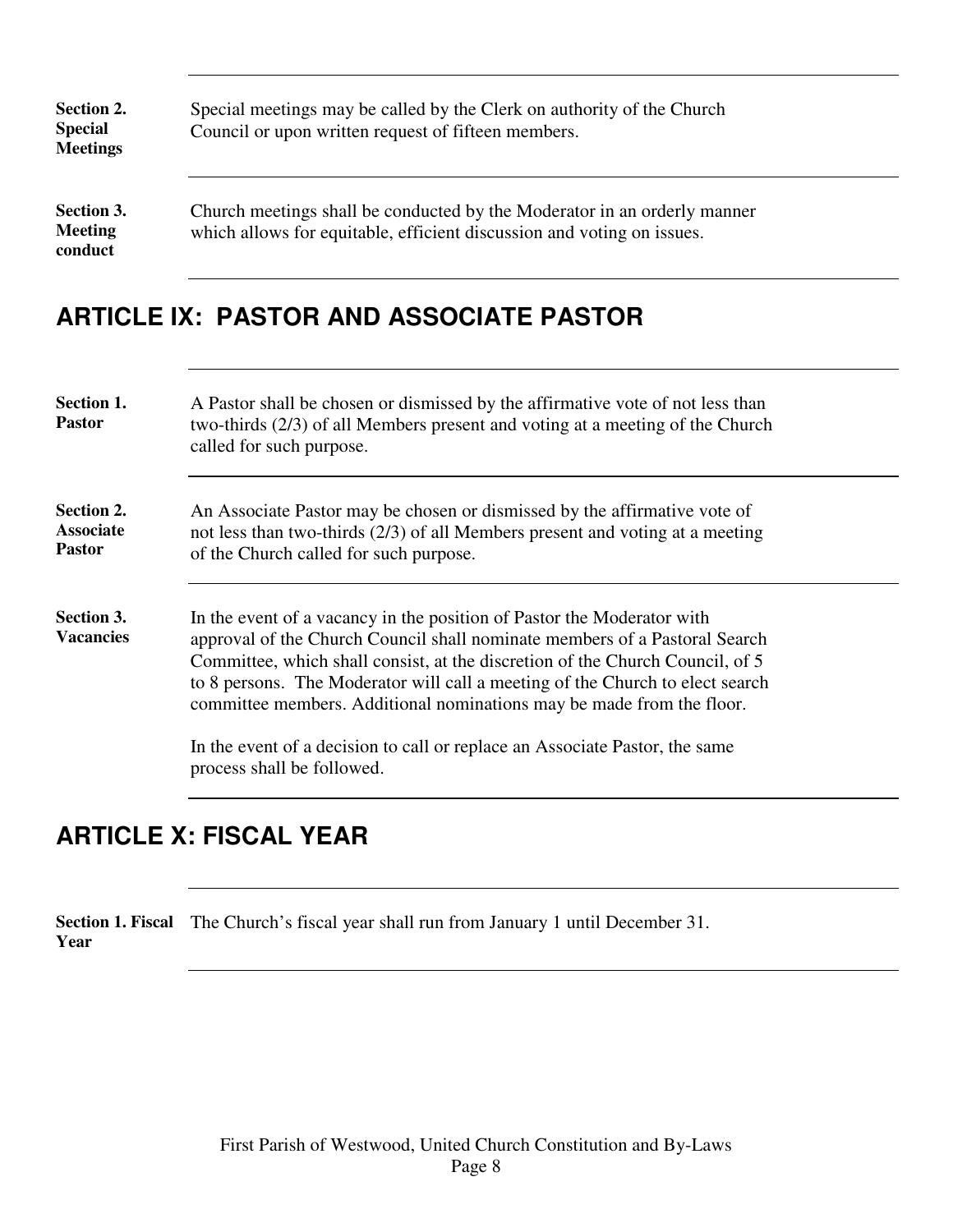## **ARTICLE XI: AMENDMENTS**

**Section 1. Amendments**  The Constitution and By-Laws may be amended at any legal meeting of the Church, provided the nature of the change or amendment shall have been fully set forth in the Warrant of such meeting. A two-thirds (2/3) vote of the Members present and voting shall be necessary for the adoption of such amendment.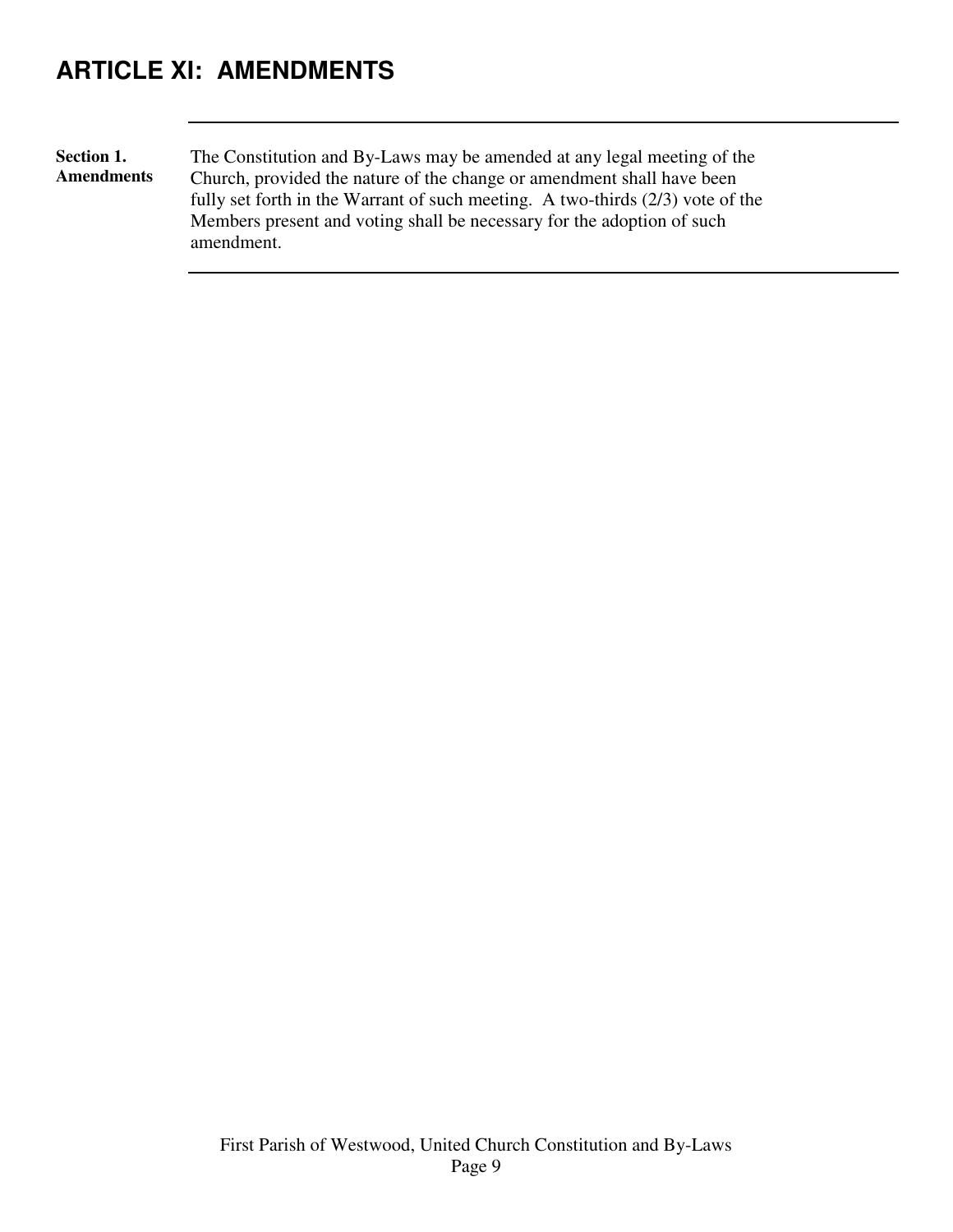## **BY-LAWS**

**1. Moderator** It shall be the duty of the Moderator to preside at all meetings of the Church and to serve as the Chairperson of the Church Council and of the Communications Committee. The Moderator is the Chief Executive of the Church Corporation and shall insure that the Church is operated as provided in the Constitution and By-Laws. The Moderator is the primary managerial liaison between the lay leadership of the Church and the Pastor. All employment contracts for Church employees shall be signed by both the relevant Ministry Chairman and the Moderator.

- **2. Treasurer** It shall be the duty of the Treasurer:
	- a. To oversee the custody of all funds of the Church, keep accurate account of all expenditures, to record such expenditures against the budget as adopted by the Church, pay all bills that have been properly endorsed as prescribed by the Ministry of Stewardship, Finance and Operation, to render a monthly account of all income and expenditures to the Church Council and the Ministry of Stewardship, Finance and Operations, and to submit a complete financial statement at the Annual Meeting.
	- b. After seeking input from the Ministry of Stewardship, Finance and Operations regarding projected sources of funds and major committees regarding Church needs, prepare a budget for review, modification and approval by the Church Council, and the Members of the Church.
	- c. The Treasurer shall oversee the work of the Assistant Treasurer, if any.
	- d. The Treasurer shall handle the accounts of all Trust Funds and shall furnish a report of the income there from to the Ministry of Stewardship, Finance and Operations.
	- e. The Treasurer may be bonded in such amount as the Church Council may designate.
	- f. The Treasurer shall be a member of the Church Council and an exofficio member of the Ministry of Stewardship, Finance and Operations.
	- g. In so far as is practical the Church shall separate the recording of revenues from the disbursement of funds.

**3. Accountant** The Church may hire an accountant who shall work under the direction of the Treasurer and who shall keep the Church's books in an accurate state in a professional manner. The Accountant may be the Treasurer.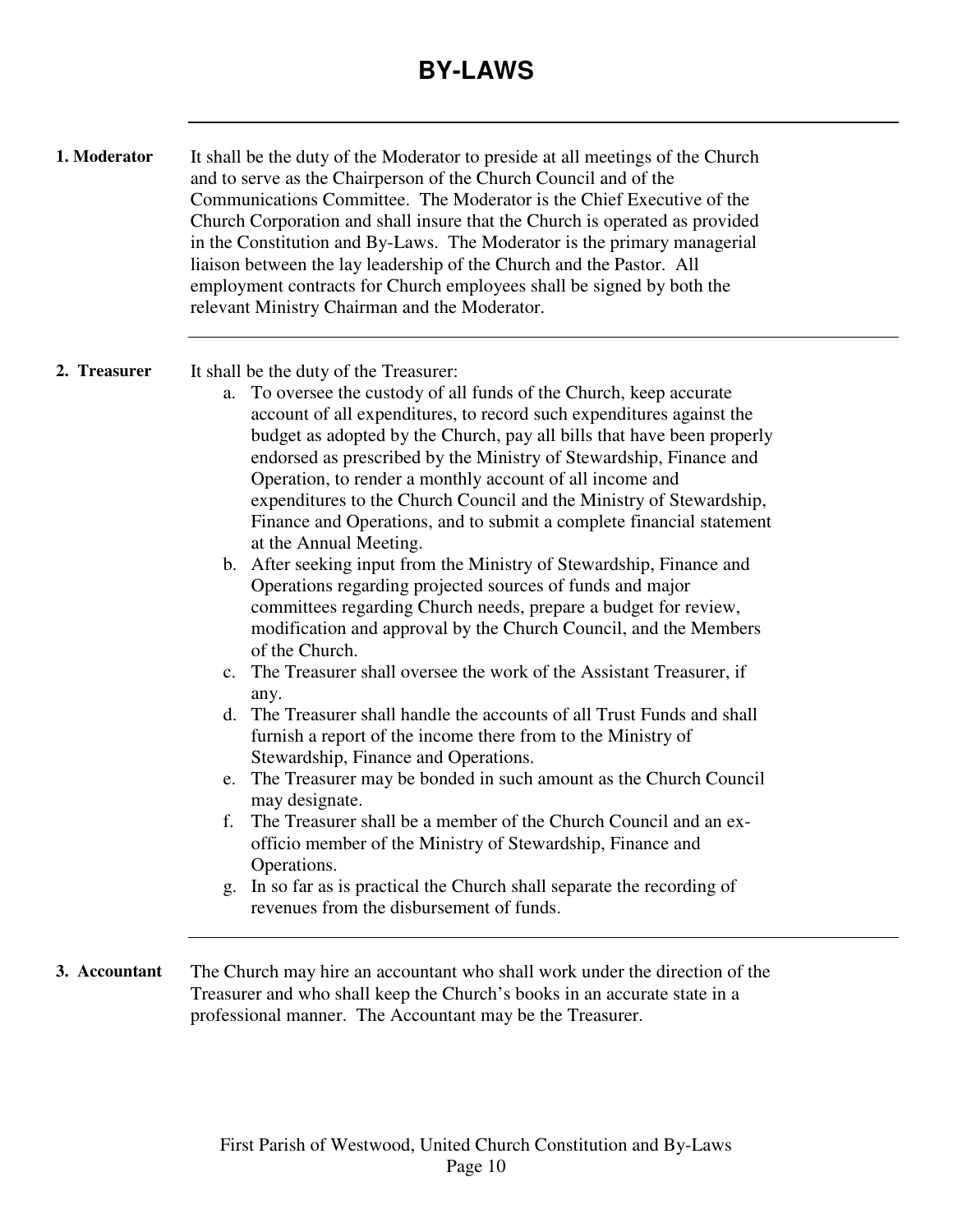- **4. Collector** The Collector may be an employee of the Church. It shall be the duty of the Collector:
	- a. To keep an accurate account of all receipts to be applied toward current expenses and benevolences and such other receipts as directed by the Treasurer and to report the same to the Treasurer in a monthly statement and at such other times as may be requested.
	- b. The Collector shall make an appropriate acknowledgment of all gifts received.
	- c. At least 3 times per year, the Collector shall send out statements to all who have pledged to the support of the Church showing recorded contributions to date.
	- d. The Collector may be bonded in such amount as the Church Council shall designate.
	- e. The Collector shall communicate individual pledge performance to the Pastor, Treasurer, and Chairperson of the Ministry of Stewardship, Finance and Operations.
	- f. In connection with the review of membership categories, the Chairperson of the Ministry of Stewardship, Finance and Operations and the Moderator may also review pledge performance.
	- g. The Collector shall be responsible to the Treasurer and shall perform such other duties as delegated by the Treasurer.
	- h. The Assistant Collector may assist the Collector in all of the above duties and may be bonded.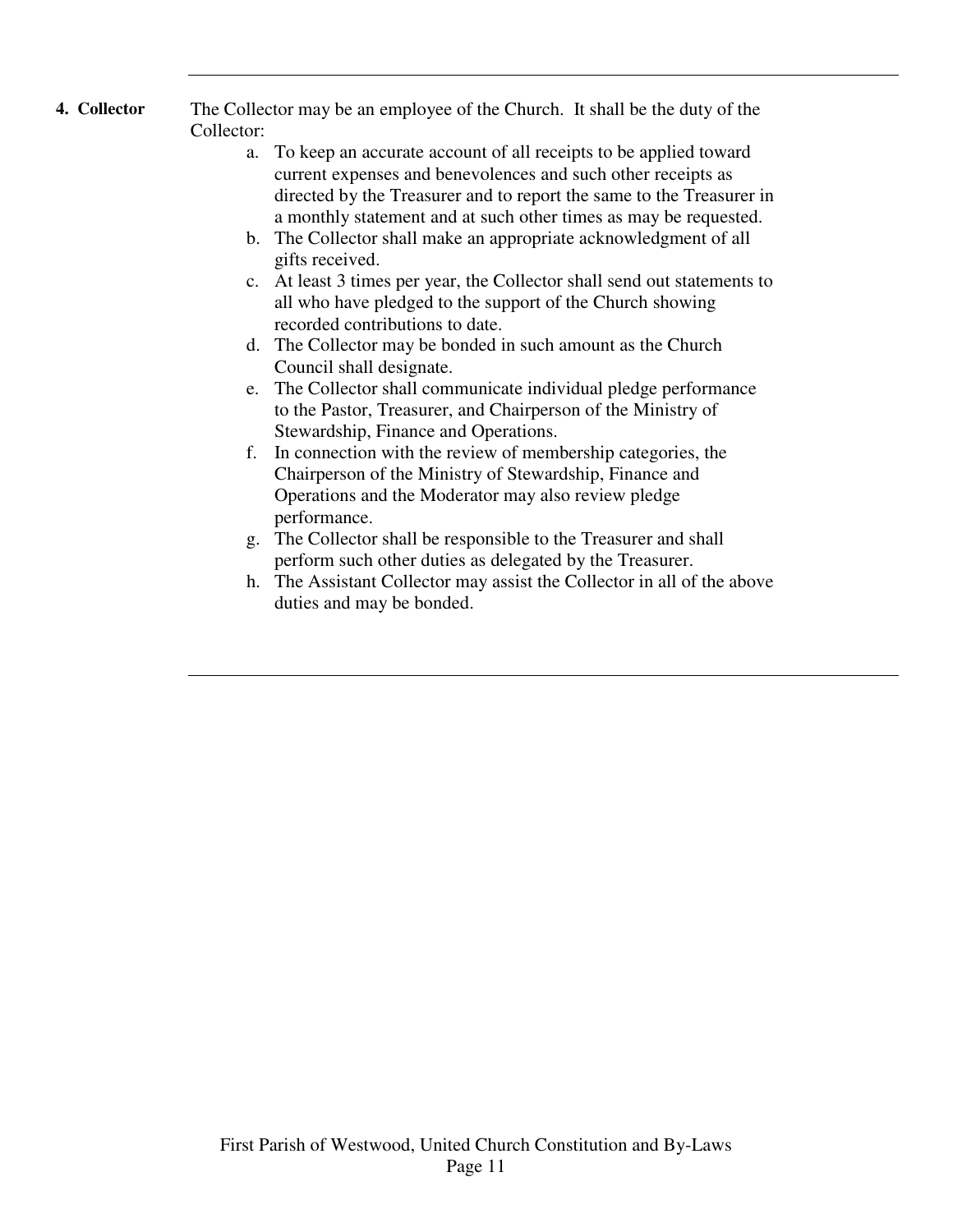It shall be the duty of the Church Council:

#### **5. Church Council**

- a. To assume general responsibility for the administration of the affairs, concerns, and programs of the Church, to be responsible for long range planning, evangelism and Church growth and to formulate or approve Church policies subject to such directions as may be given at Church meetings.
- b. To approve such special committees and delegates to conferences as may be required and proposed by the Church Council or the Moderator.
- c. To vote on the recommendation of the Nominating Committee to fill vacancies occurring in any office, Ministry, or standing committee of the Church during the year in cooperation with such office, Ministry or standing committee, such appointments to be effective until the next Annual Meeting.
- d. Work with the Pastor, Moderator and Ministry Chairs to Develop the Strategic and Operating Plans including the assessment and reporting of progress toward key goals.
- e. To oversee the work of all officers, committees, Ministries, Teams and organizations of the Church and be responsible for the over-all planning and evaluating of the Church programs.
- f. To approve the tentative Church Budget, submitted by the Treasurer and approved by the Ministry of Stewardship, Finance and Operations and subsequent thereto to approve any revision thereof prior to its presentation to the Church for adoption at the Annual Meeting.
- g. To elect an Assistant Moderator from the members at large to serve in the absence of the Moderator at Church Council and Church meetings.

| 6.<br><b>Communications</b><br><b>Committee</b> | a. The Communications Committee shall coordinate all activities that<br>impact more than one Ministry to insure the smooth operation of the<br>various Ministries and of the Church in general.                                                                                                                      |
|-------------------------------------------------|----------------------------------------------------------------------------------------------------------------------------------------------------------------------------------------------------------------------------------------------------------------------------------------------------------------------|
|                                                 | b. The Communications Committee shall also be responsible for<br>documenting and publicizing the activities of the Church and its<br>various Ministries.                                                                                                                                                             |
|                                                 | The Communications Committee shall also ensure that each Ministry<br>$C_{\cdot}$<br>is familiar with the activities planned and actions of the other<br>Ministries.                                                                                                                                                  |
| 7. Nominating<br><b>Committee</b>               | The Nominating Committee will meet as needed during the year to help<br>Ministries recruit for teams. The Nominating Committee shall also be<br>responsible for nominating persons to fill vacancies in elected positions<br>between annual meetings. Such nominations shall be acted upon by the<br>Church Council. |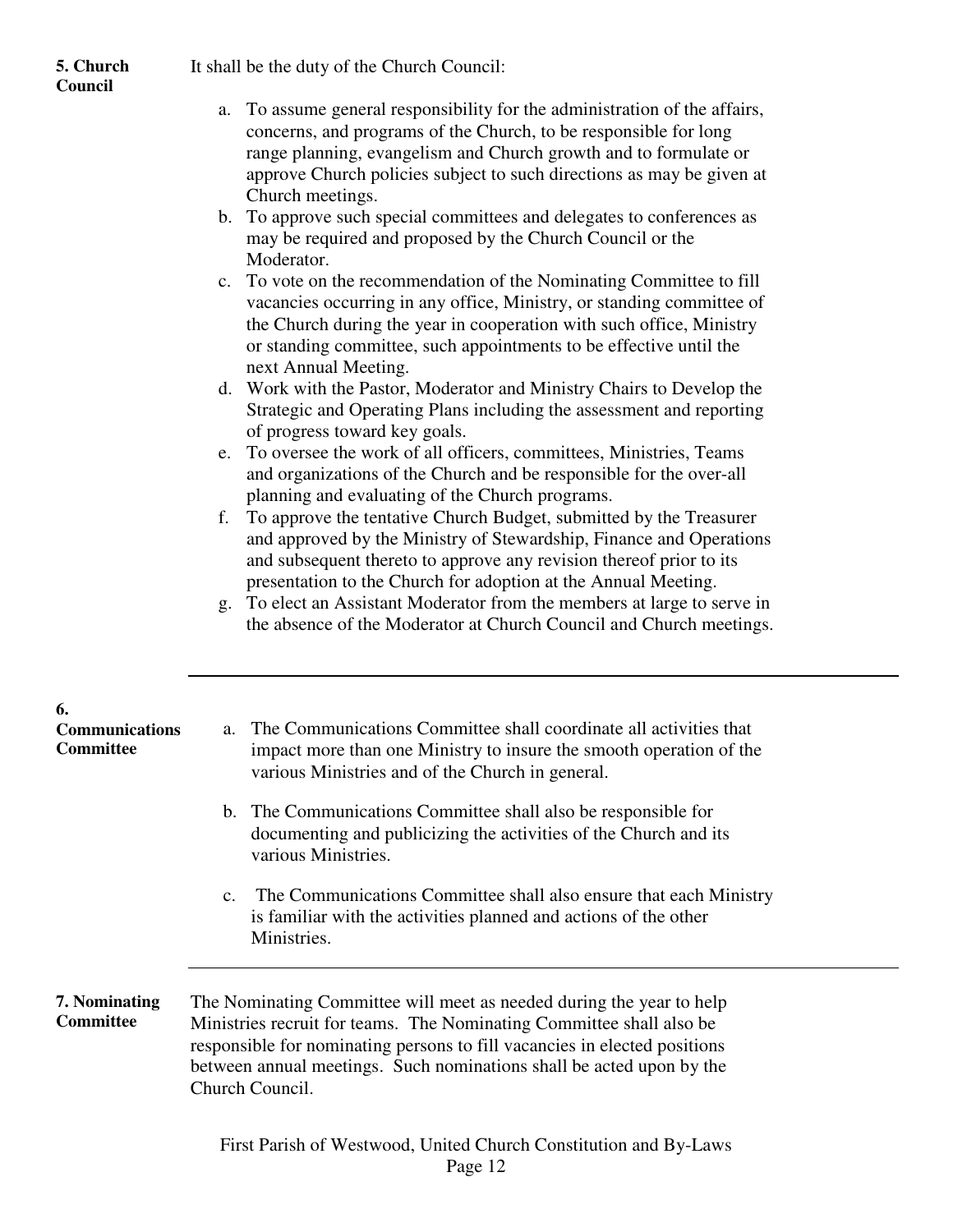#### **8. The Ministry of Worship**

- a. The Ministry, in full appreciation of the historical role of Deacons in the Church, shall have general oversight of the services of worship and be responsible for working in concert with the Pastor(s) on all aspects of the worship life of the Church. Proactively gathering feedback, it shall work closely with the Pastor(s) in seeing that services are conducted regularly and fittingly. The Ministry shall be responsible for preparing for and participating in the sacraments of baptism and communion, for providing ushers for regular and special services, and for special services and celebrations conducted when appropriate. The Ministry shall also be responsible for the hospitality and welcome of worshipers.
- b. The Ministry shall have general oversight of the music program of the Church. The Ministry shall be responsible for the Choir Director and Organist and that the music program is well directed and supported. The Ministry shall have overall responsibility for any concerts or musical series.
- c. The Ministry shall provide for substitute ministers in the temporary absence of the Pastor and shall select and recommend to the Church Council, a candidate or candidates for interim supply of the pulpit in case of prolonged absence or resignation of the Pastor or the Associate Pastor
- d. The Chairperson of the Ministry of Worship and the Moderator shall be responsible for the process of Pastoral evaluation, which shall occur at least annually with input from other Ministries and Church leaders. There should be informal follow-up to the review as needed.
- e. The Ministry shall carry out as many of its responsibilities through the creation of Teams as it sees fit. These Teams will report to the Ministry and have authority to take action in the area designated by the Ministry, so long as the action does not require financial funding that exceeds the money approved by the Ministry from its budget. All event dates are to be calendared through the Communications Committee and the Church Office.

**9. Ministry of Stewardship Finance and Operations** 

- a. The Ministry of Stewardship, Finance and Operations shall be the Trustees of and have charge of the Real and Financial Property of The First Parish of Westwood, United Church.
	- b. The Ministry shall develop and, upon approval by the Church Council, implement an Investment Policy for the Church, consistent with the Church's mission and the laws of the State of Massachusetts.
- First Parish of Westwood, United Church Constitution and By-Laws c. The Ministry shall hold, manage, invest, and re-invest consistent with the Investment Policy of the Church the trust funds of the Church with full authority to sell and to purchase other securities at its discretion and to cause the name of the Church to be signed by its Treasurer to any and all instruments which may be necessary to effect or complete any purchase, sale, transfer, mortgage discharge, or substitution of deposits or securities.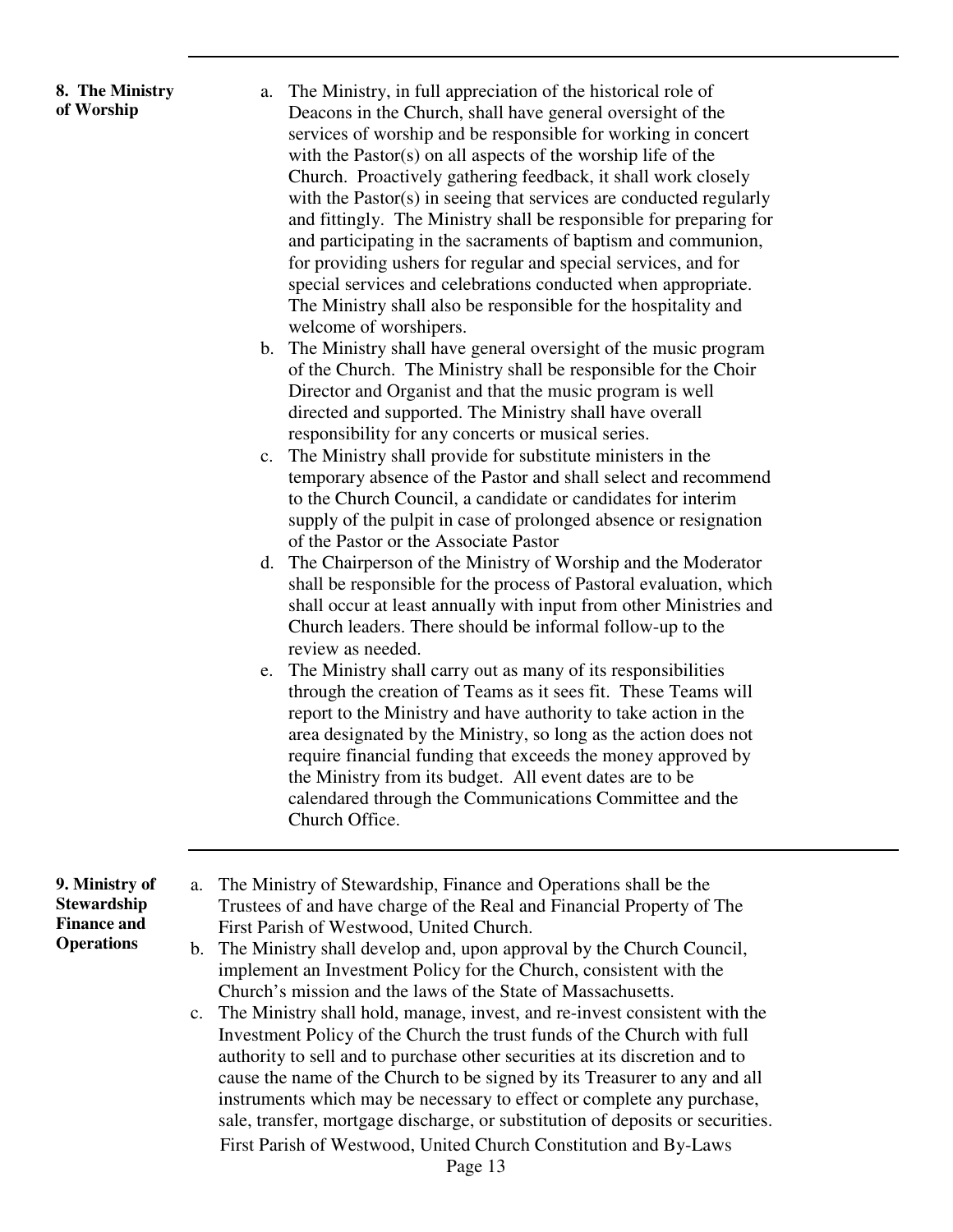- d. The Ministry shall keep records of all business transactions and meetings and report the condition of the real and financial property of the Church at each Annual Meeting.
- e. The Ministry shall administer the membership records of the Church and shall be responsible for related payments to various denominational organizations.
- f. The Ministry shall work with the Treasurer to develop a suitable budget and to adjust such budget during the course of the year to insure the financial well being of the Church.
- g. The Ministry shall supervise and approve all expenditures of Church funds in conformity with the approved or modified budget, and they may formulate such policies deemed necessary to discharge this function properly.
- h. The monthly financial report of expenditures and income shall be submitted to the Church Council and the Church Council may vote to adjust expenditures to insure the financial health of the Church.
- i. In case of the death, disability, or absence of the Treasurer and Assistant Treasurer, the Chairperson of the Ministry shall be empowered to sign checks.
- j. The Ministry shall be charged with the responsibility for the care, use and maintenance of all Church property and equipment. The Ministry shall be responsible for insuring the Church properties against loss, for the personal policies of the Church, for the recording and using of Memorials and Special Gifts and for long range facilities planning. The Ministry is responsible for the general oversight of the custodian(s) and office staff. The Ministry shall be responsible for the Use of Facilities policy for the Church property. In addition, the Ministry shall be responsible for negotiation terms and conditions of agreements for the use of the property and upon approval of the Ministry, the Chairman may sign such agreements. For such agreements with a term exceeding one year, the approval of the Church Council and the additional signature of the Moderator are required.
- k. The Chairman of the Ministry shall be empowered to sign such service contracts as to meet the responsibilities of Section 9.j

**9. Ministry of Stewardship Finance and Operations**  (continued)

- l. The Ministry shall be responsible, working with the Pastor, for developing and overseeing a pledge campaign and other fund raising efforts to raise funds for various purposes of the Church.
- m. This Ministry shall be responsible for the sale of any real property with a value of less than \$2500, or, after an appropriate vote of the Church, the sale of Real Property with a value above \$2500.

The Ministry shall carry out as many of its responsibilities through the creation of Teams as it sees fit. These Teams will report to the Ministry and have authority to take action in the area designated by the Ministry, so long as the action does not require financial funding that exceeds the money approved

First Parish of Westwood, United Church Constitution and By-Laws Page 14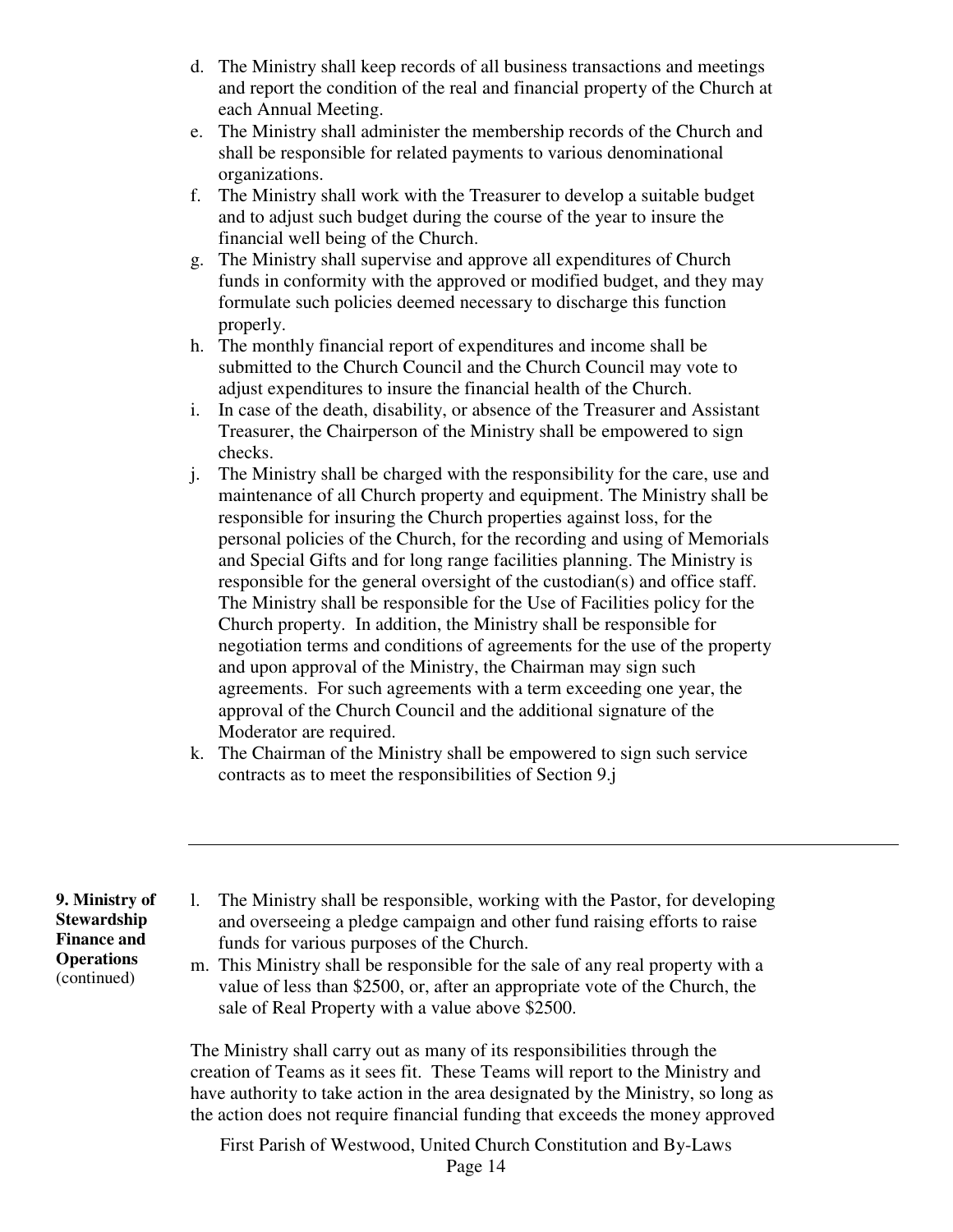by the Ministry from its budget. All event dates are to be calendared through the Communications Committee and the Church Office.

#### **10. Ministry of Mission and Service**

- a. The Ministry shall direct the financial and human resources of the Church to support outreach, mission and service. This includes the support of mission efforts both by individuals and groups within the Church, the education of Church members as to giving and service opportunities and the study and advocacy of mission and justice issues.
	- b. The Ministry shall be responsible for advocating and interpreting the worldwide mission of the Church in all its aspects at all levels.
	- c. The Ministry shall recommend, to the Ministry of Stewardship, Finance and Operations, the Church's annual outreach budget and authorize the use of unallocated funds.
	- d. The Ministry shall carry out as many of its responsibilities through the creation of Teams as it sees fit. These Teams will report to the Ministry and have authority to take action in the area designated by the Ministry, so long the action does not require financial funding that exceeds the money approved by the Ministry from its budget. All event dates are calendared through the Communications Committee and the Church Office.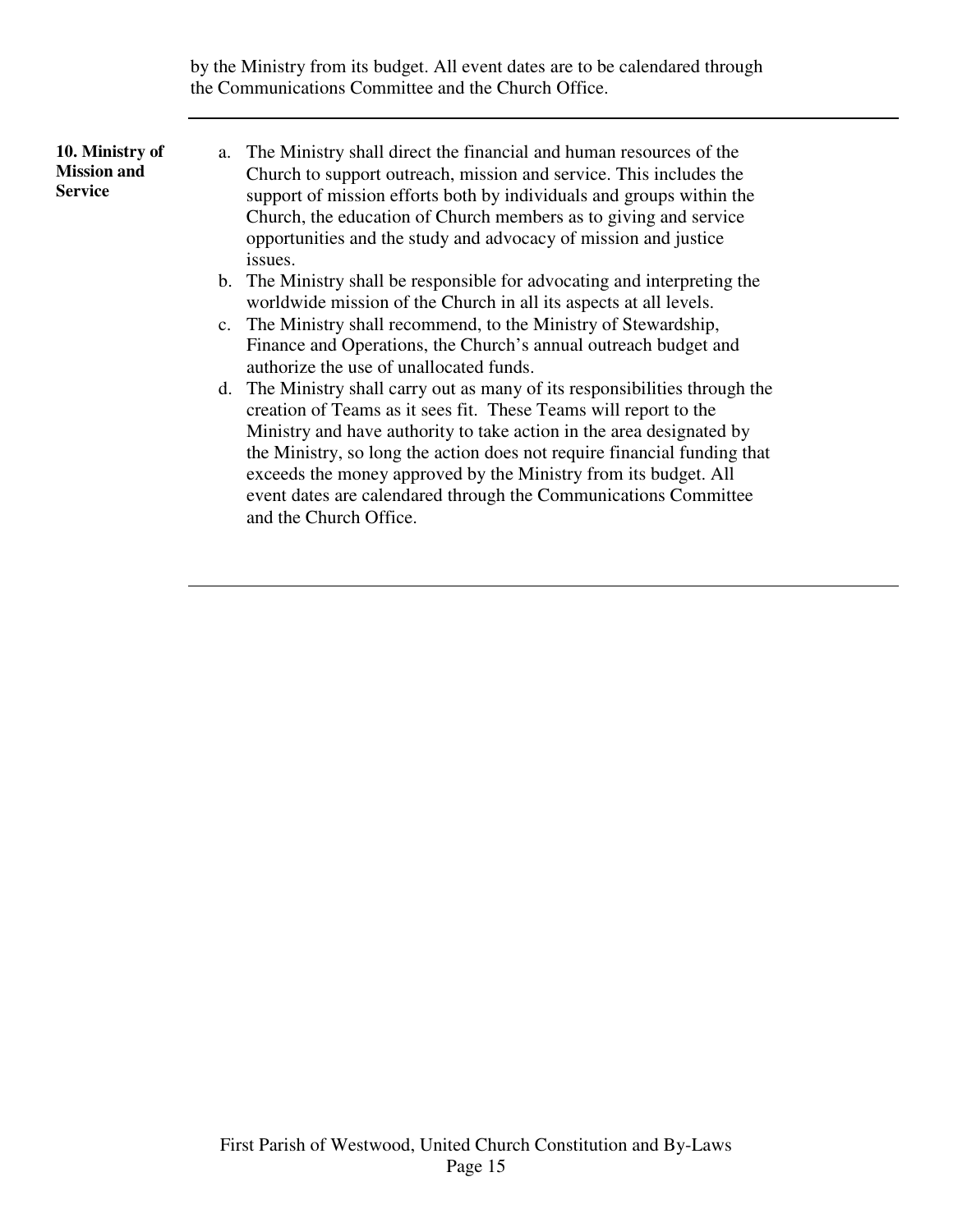**11. Ministry of Discipleship and Education** 

- a. The Ministry shall be responsible for Christian education and faith formation programs for children, Church youth, confirmands, adults, new members and persons with special needs.
- b. The Ministry shall work collaboratively with the Director of Christian Education to insure effective programs.
- c. The Ministry shall be responsible for the training and support of Teams.
- d. The Ministry shall be responsible for oversight of the Director of Christian Education.
- e. The Ministry shall be responsible for care and education of prospective and new members and shall in concert with the Pastor recommend any new members to Church.
- f. The Ministry shall carry out as many of its responsibilities through the creation of Teams as it sees fit. These Teams will report to the Ministry and have authority to take action in the area designated by the Ministry, so long as the action does not require financial funding that exceeds the money approved by the Ministry from its budget. All event dates are calendared through the Communications Committee and the Church Office.

**12. Ministry of Spiritual Life and Fellowship** 

- a. The Ministry shall be responsible for the physical and emotional wellbeing of the congregation through health ministries, lay visitation, and support groups.
- b. The Ministry shall be responsible for fellowship and community building activities among the members and adherents of the Church.
- c. The Ministry shall carry out as many of its responsibilities through the creation of Teams as it sees fit. These Teams will report to the Ministry and have authority to take action in the area designated by the Ministry, so long as the action does not require financial funding that exceeds the money approved by the Board from its budget. All event dates are calendared through the Communications Committee and the Church Office.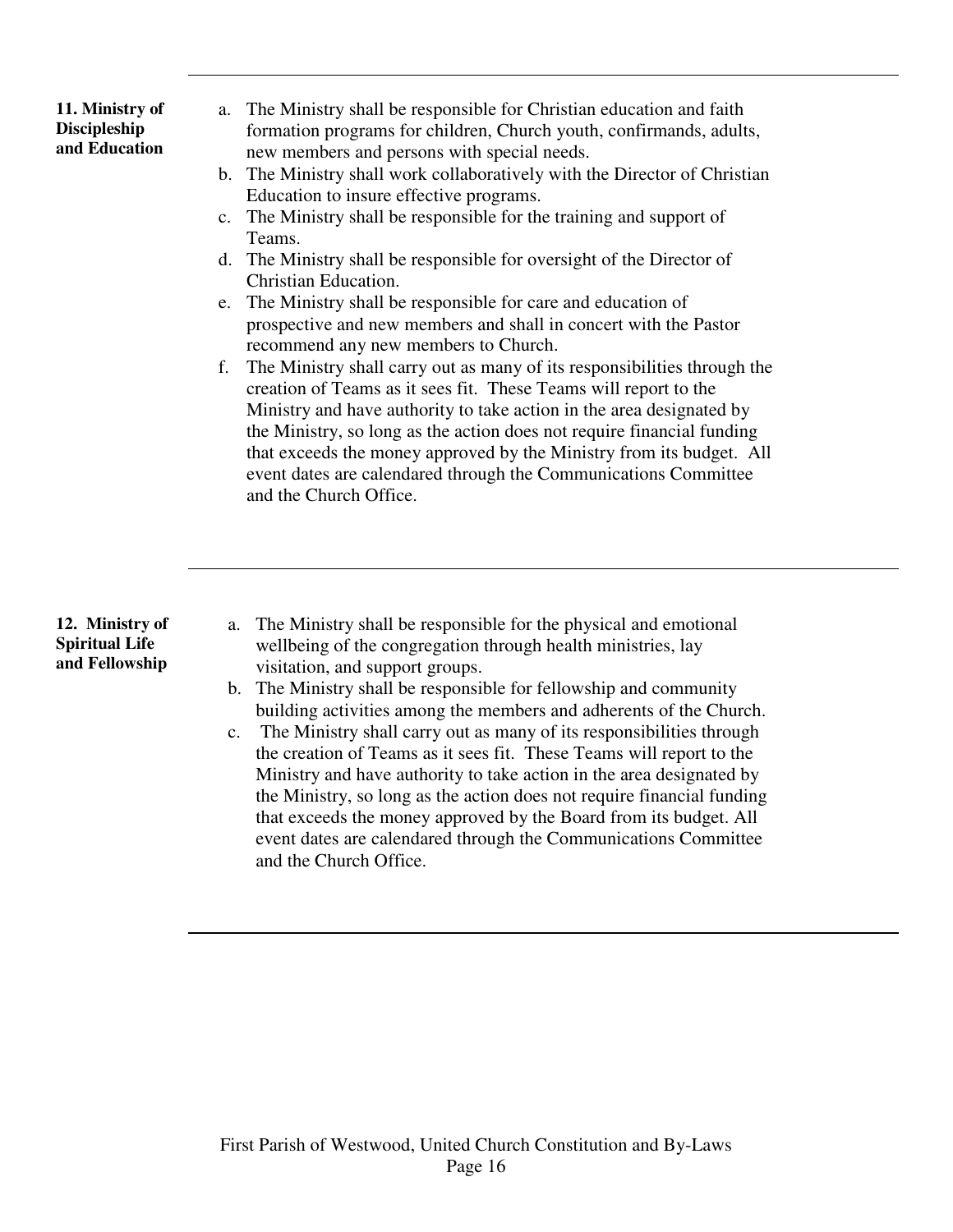| 13. Auditors                                        | It shall be the duty of the auditors, annually, at the close of the fiscal year, to<br>audit the books of the Treasurer, the Assistant Treasurer, the Collector and the<br>Ministry of Stewardship, Finance and Operations and to report the results<br>thereof at the Annual Meeting. The audit shall focus on the reasonable<br>accuracy of the Church's income statement and balance sheet.                                                                                                                                                                                                                                                                                                                                                                                                                                                                                                                                                                                                                                                                                                                                                                                                                                               |
|-----------------------------------------------------|----------------------------------------------------------------------------------------------------------------------------------------------------------------------------------------------------------------------------------------------------------------------------------------------------------------------------------------------------------------------------------------------------------------------------------------------------------------------------------------------------------------------------------------------------------------------------------------------------------------------------------------------------------------------------------------------------------------------------------------------------------------------------------------------------------------------------------------------------------------------------------------------------------------------------------------------------------------------------------------------------------------------------------------------------------------------------------------------------------------------------------------------------------------------------------------------------------------------------------------------|
| 14. Church<br><b>Meetings</b>                       | Warrant for Meetings: The warrant for the Annual Meeting and any<br>a.<br>Special Meeting of the Church shall be read at a Sunday service and<br>posted in a conspicuous location at the Meeting House and at the Parish<br>House at least eight days before the time of the meeting. The purpose of a<br>Special Meeting shall be stated in the warrant.<br>b. Quorum: Fifty members shall constitute a quorum at all Church Meetings.                                                                                                                                                                                                                                                                                                                                                                                                                                                                                                                                                                                                                                                                                                                                                                                                      |
| 15. Pastor and<br><b>Associate</b><br><b>Pastor</b> | The Pastor shall:<br>Have charge of all services of worship and shall either officiate or<br>a.<br>designate someone else to officiate at all services.<br>b. Be ex-officio member of all Committees and Ministries of the<br>Church.<br>c. Direct the work of all staff including roles, responsibilities and<br>performance<br>d. Work with the Church staff, Moderator, Church Council and<br>Ministry chairs to develop the Long Range Plan and yearly<br>operating plans including the main initiatives of the Church.<br>e. Oversee the work of any Associate Pastor, student assistants, and<br>all other employed staff of the Church.<br>Make recommendations to the Pastoral Relations Committee (in<br>f.<br>the case of the Associate Pastor and any student assistants) and to<br>the Ministry of Stewardship, Finance and Operations (in the case<br>of all other employees) regarding their remuneration and<br>conditions of employment, and<br>Submit a report of the Pastor's work and activities to the Annual<br>Meeting of the Church.<br>h. Periodically report to the Ministry of Stewardship, Finance and<br>Operations on the resources and general nature of expenditures<br>from the Pastor's Discretionary Fund. |
|                                                     | The Associate Pastor, if any, shall:<br>a. Have the duties and responsibilities of the Pastor, when required,<br>in the latter's absence, and<br>b. Assist the Pastor in the performance of the Pastor's work and<br>activities under the direction of the Pastor.                                                                                                                                                                                                                                                                                                                                                                                                                                                                                                                                                                                                                                                                                                                                                                                                                                                                                                                                                                           |